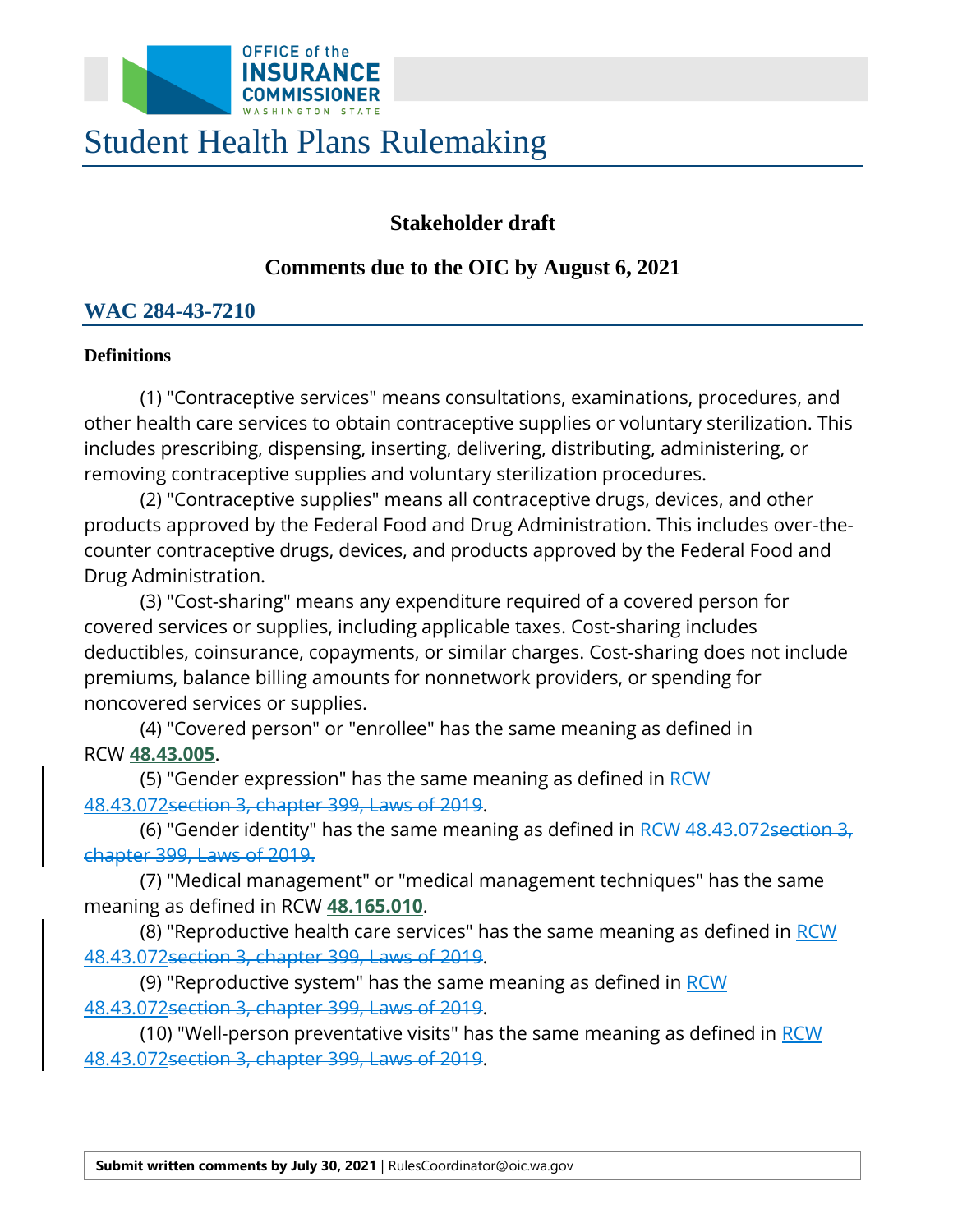## **WAC 284-43-7220**

#### **Coverage Required.**

A health plan must provide coverage for all services and supplies required under RCW **[48.43.072](http://app.leg.wa.gov/RCW/default.aspx?cite=48.43.072)** and **[48.43.073](http://app.leg.wa.gov/RCW/default.aspx?cite=48.43.073)**. A Effective January 1, 2021, a student health plan must also provide coverage for all services and supplies required under RCW **[48.43.072](http://app.leg.wa.gov/RCW/default.aspx?cite=48.43.072)** and [RCW 48.43.073.](http://app.leg.wa.gov/RCW/default.aspx?cite=48.43.073) 

(1) Required coverage of contraceptive services and supplies includes, but is not limited to:

(a) All prescription and over-the-counter contraceptive drugs, devices, and other products approved by the Federal Food and Drug Administration;

(b) Voluntary sterilization procedures; and

(c) The consultations, examinations, procedures, and medical services that are necessary to prescribe, dispense, insert, deliver, distribute, administer, or remove the drugs, devices, and other products or services in (a) and (b) of this subsection.

health plan <u>or student health plan </u>must not apply cost-sharing or coverage limitations (2) A health plan or student health plan that provides coverage for maternity care or services must also provide a covered person with substantially equivalent coverage to permit the abortion of a pregnancy. For the coverage to be substantially equivalent, a differently for abortion and related services than for maternity care and its related services unless the difference provides the enrollee with access to care and treatment commensurate with the enrollee's specific medical needs, without imposing a surcharge or other additional cost to the enrollee beyond normal cost-sharing requirements under the plan.

(3) This subchapter does not diminish or affect any rights or responsibilities provided under RCW **[48.43.065](http://app.leg.wa.gov/RCW/default.aspx?cite=48.43.065)**.

#### **WAC 284-43-7250**

#### **Filing Requirements**

(1) For health plans and student health plans subject to RCW **[48.43.072](http://app.leg.wa.gov/RCW/default.aspx?cite=48.43.072)** and **[48.43.073](http://app.leg.wa.gov/RCW/default.aspx?cite=48.43.073)**, the carrier must ensure that the health plan and student health plan forms clearly inform covered persons of their rights to access contraceptive services and supplies, voluntary sterilization and abortion. The health plan and student health plan forms must clearly inform covered persons how they access these services and supplies.

(2) For student health plans subject to RCW **48.43.072**, the carrier must ensure that the plan forms clearly inform covered persons of their rights to access contraceptive